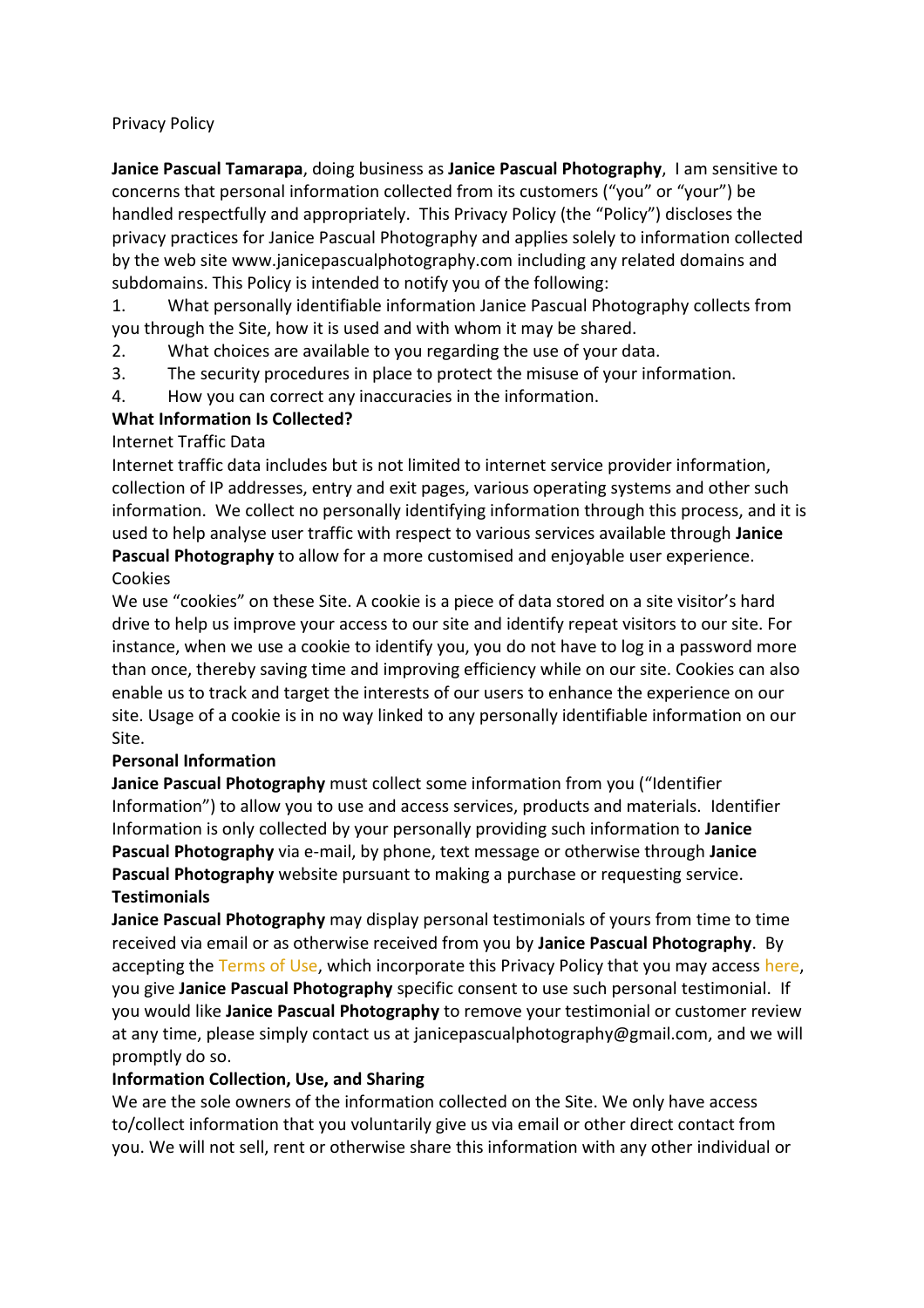business entity, except as reasonably necessary to provide products, materials, or services to you.

We will use your information to respond to you, and will not share your information with any third party outside of our organisation, other than as necessary to fullfil your request, e.g. to ship an order.

Unless you ask us not to, we may contact you via email in the future to tell you about specials, new products or services, or changes to this privacy policy.

### **Your Access to and Control Over Information**

You may opt out of any future contacts from us or request that we discontinue sending of email and other communications at any time at any time by contacting us at

### **janicepascualphotography@gmail.com**

### **Security**

We take precautions to protect your information. When you submit sensitive information via the Site, your information is protected both online and offline.

Wherever we collect sensitive information, that information is encrypted and transmitted to us by secure servers. We have included common indications of such secured features when appropriate such as a closed lock icon at the bottom of your web browser.

While we use encryption to protect sensitive information transmitted online, we also protect your information offline. Only employees who need the information to perform a specific job (for example, billing or customer service) are granted access to personally identifiable information. The computers/servers in which we store personally identifiable information are kept in a secure environment.

### **Registration**

In order to use these Site, a user may complete the registration form. During registration a user is required to give certain information (such as name and email address). This information is used to contact you about the products/services on our site in which you have expressed interest. At your option, you may also provide demographic information (such as gender or age) about yourself, but it is not required.

# **Orders**

We request information from you on our order form. To buy from us, you must provide contact information (such as your name and shipping address) and financial information (like credit card number, expiration date). This information is used for billing purposes and to fill your orders. If we have trouble processing an order, we will use this information to contact you.

# **Third Parties**

Please be aware that some of our business partners may use cookies or other methods of tracking and targeting use on our site (advertisers, for example). However, we have no access to or control over these cookies and this Privacy Policy does not extend to such third parties. Please be aware that we are not responsible for the content or privacy practices of such other Site. We encourage our users to be aware when they leave our site and to read the privacy statements of any other site that collects Identifier Information.

# **Surveys & Contests**

From time-to-time our site requests information via surveys or contests. Participation in these surveys or contests is completely voluntary and you may choose whether or not to participate and therefore whether or not to disclose information sought by such surveys or contests. Information requested may include contact information (such as name and shipping address), and demographic information (such as post code, age level). Contact